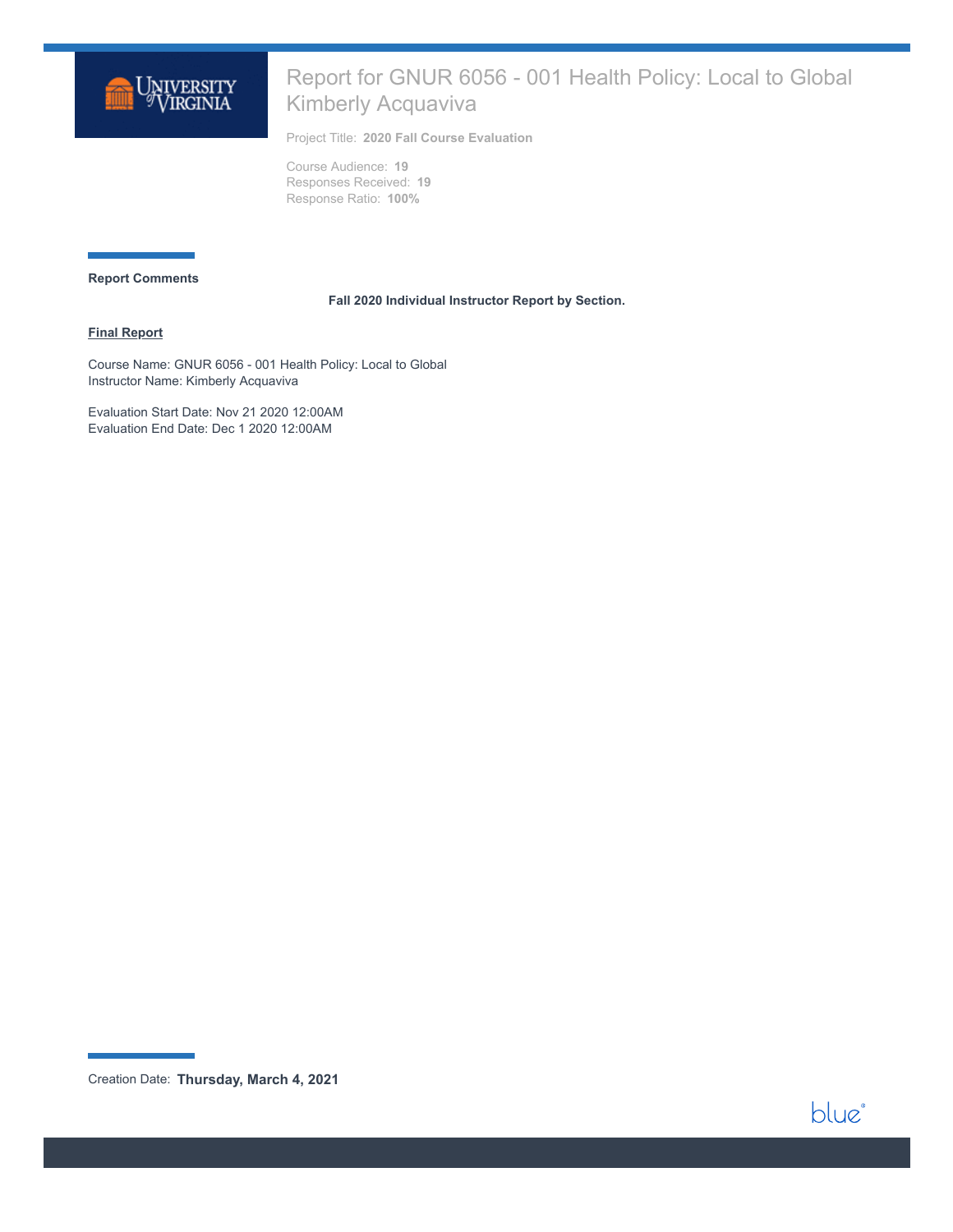## **Fall 2020 Questionnaire**

### **Course Preparation:**

1. The average number of hours (per week) that I spent outside of class preparing for GNUR 6056 - 001 Health Policy: Local to Global :

- Less than 1
- $-1-3$
- 4-6
- 7-9
- 10 or more

### **Course Questions:**

Answer the following questions based on your experience in GNUR 6056 - 001 Health Policy: Local to Global. *(Strongly Disagree, Disagree, Neutral, Agree, Strongly Agree)*

1)The course increased my enthusiasm for the topic.

2)Through this course I gained a deeper understanding of the subject matter.

3)I had access to the course materials I needed to learn, including access to required textbooks, course readings, technology tools, and other materials required for class assignments and projects.

#### \* *If the above question generates a negative response, a branching question will be generated:*

3-A) You disagreed or strongly disagreed that you did not have access to the course materials you needed to learn. Please review the options below and select any of the reasons that may better describe what affected your access to course materials.

- Internet speed and reliability
- Internet connectivity
- It was difficult to obtain hand-on materials needed for the course
- I didn't have the funds to purchase the course materials
- The instructor didn't provide the course materials needed to learn
- Other: Please Specify

**Learning Activities Question:**

To what extent did the following learning activities contribute to your learning? (A Lot, A Moderate Amount, A Little, Not At All)

- Real-time lecture
- Recorded lectures
- Recorded video demonstrations
- Hands-on activities
- Real-time, whole-class discussion
- Real-time small-group discussion
- Online discussion boards
- Office hours

#### **Open Comment Questions (Course):**

1) Please tell us briefly how any of the above learning activities (or other activities not included above) contributed to your learning in this course.

2) What would you like the instructor and university administrators to know about your experience in this course?

#### **Instructor Questions:**

Answer the following questions based on your experience with Kimberly Acquaviva. Your constructive feedback will help your instructor identify what went well and ways to improve the course in the future. *(Strongly Disagree, Disagree, Neutral, Agree, Strongly Agree)*

1) The instructor clearly communicated the course schedule and expectations for participation (e.g., readings, discussions).

2) The instructor clearly communicated the course learning objectives.

- 3) The instructor implemented learning activities and assignments that allowed me to demonstrate understanding of the course material.
- 4) The instructor provided me prompt and useful feedback on my learning.
- 5) The instructor provided opportunities for my active participation.
- 6) The instructor was available to help support my learning.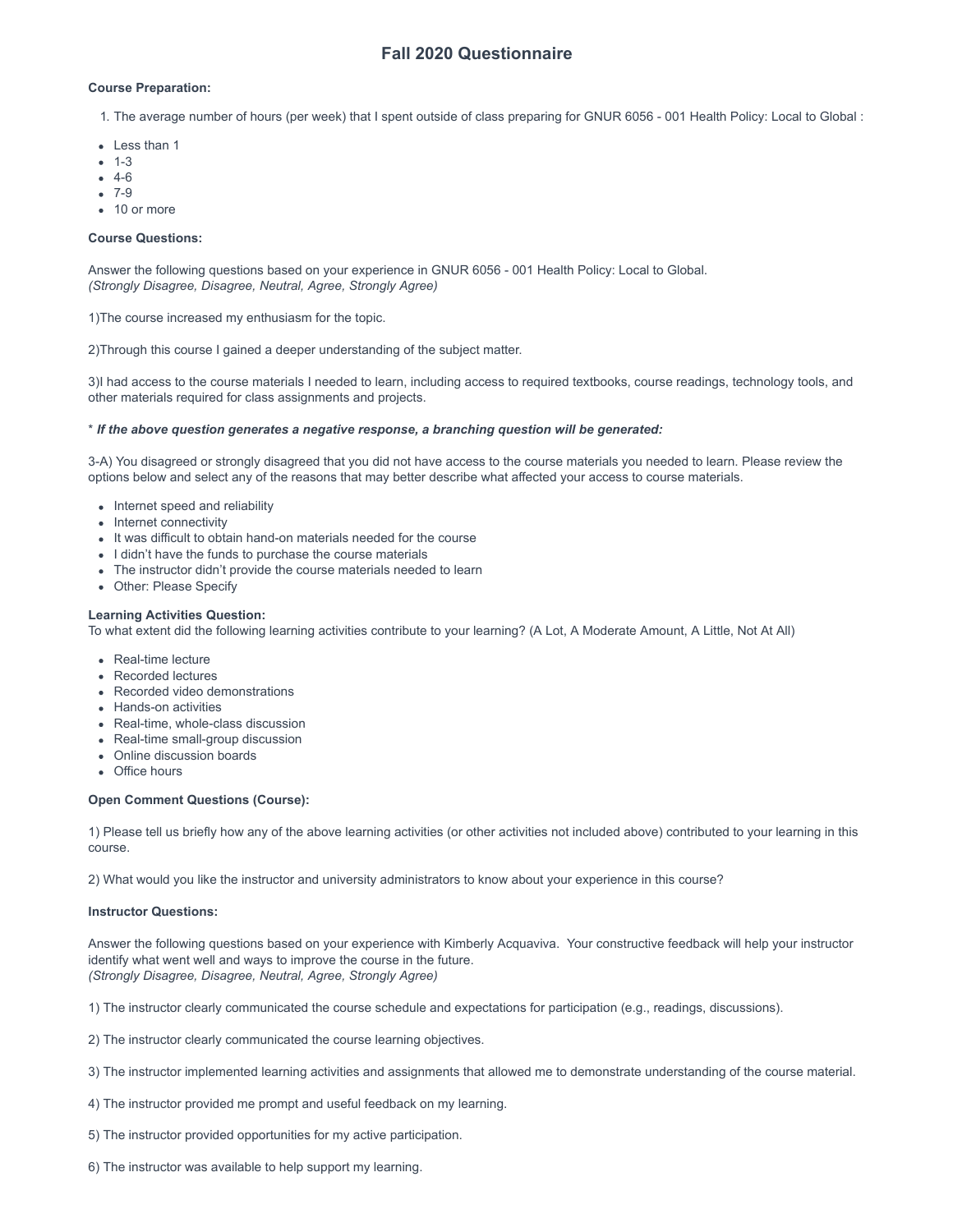7) The instructor fostered an environment where I felt valued as an individual and that I belonged in the class.

8) Overall, the instructor was an effective teacher.

9) The instructor created an environment that respected difference and welcomed diverse perspectives.

### \* *A positive or negative response to the above question will generate a follow-up comment question.*

9A) You selected "AGREE or STRONGLY AGREE" on the previous question: Please give specific examples as to how Kimberly Acquaviva created an environment that respected difference and welcomed diverse perspectives.

9B) You selected "DISAGREE or STRONGLY DISAGREE" on the previous question: Please give specific examples as to how Kimberly Acquaviva did not create an environment that respected difference and welcomed diverse perspectives.

#### **Open Comment Question (Instructor):**

Your response to the open-ended question below will be shared only with Kimberly Acquaviva. If this course was taught by multiple instructors, you will have the opportunity to provide feedback to each. Please avoid using instructors' names in your responses to ensure confidentiality.

1) What constructive suggestions do you have to help Kimberly Acquaviva improve this course for future students?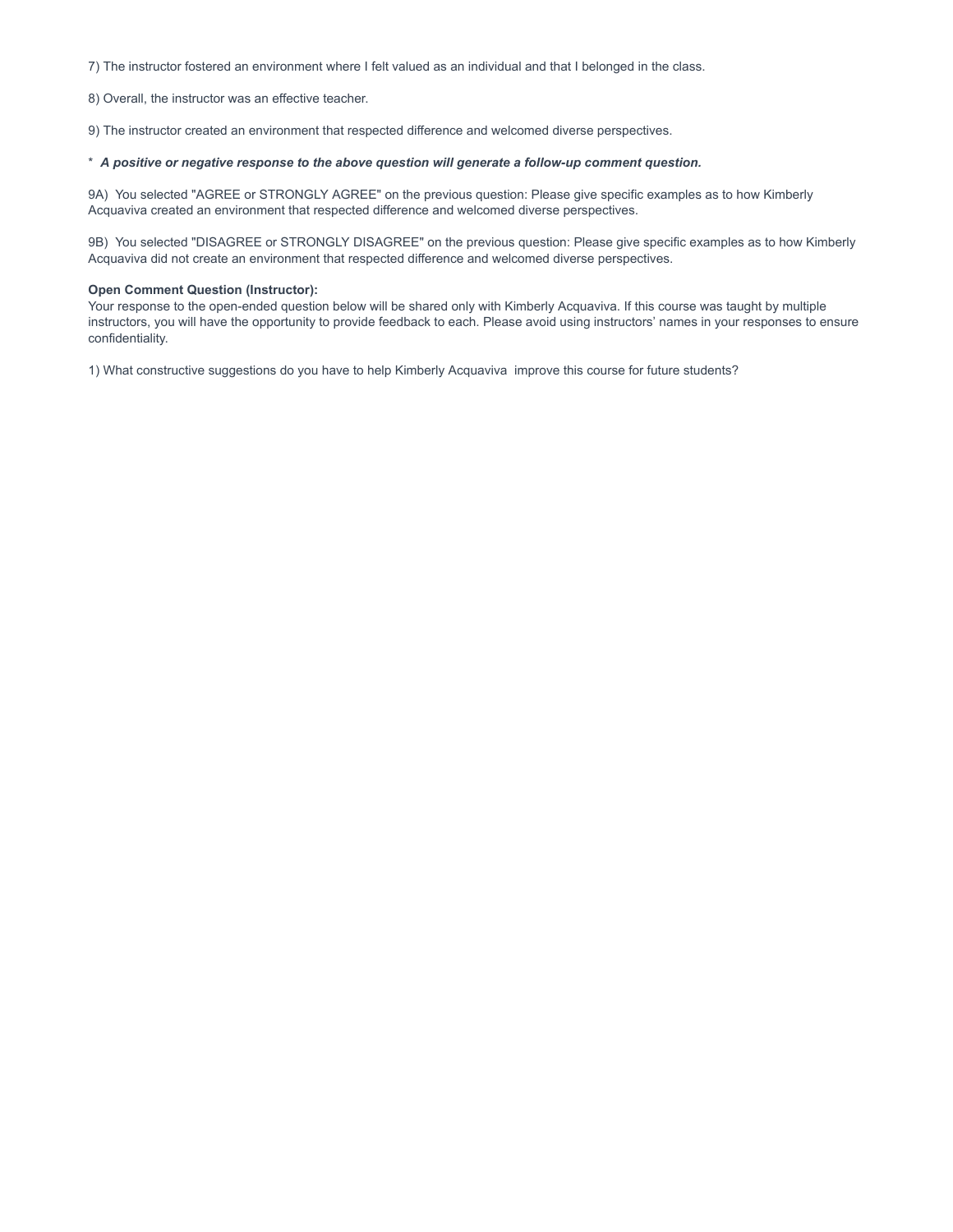# **Student Preparation**

Ħ

The average number of hours (per week) that I spent outside of class preparing for GNUR 6056 - 001 Health Policy: Local to Global:

| 1 Less than $1(0)$<br>$21-3(8)$<br>$34-6(10)$ | 0.00%  |     | 42.11%<br>52.63% |       |
|-----------------------------------------------|--------|-----|------------------|-------|
| $47-9(1)$<br>5 10 or more $(0)$ $\mid$ 0.00%  | 15.26% |     |                  |       |
| [ Total (19) ]                                |        | 50% |                  | 100%  |
| <b>Statistics</b>                             |        |     |                  | Value |
| <b>Response Count</b>                         |        |     |                  | 19    |
| Mean                                          |        |     |                  | 2.63  |
| Median                                        |        |     |                  | 3.00  |
| <b>Standard Deviation</b>                     |        |     |                  | 0.60  |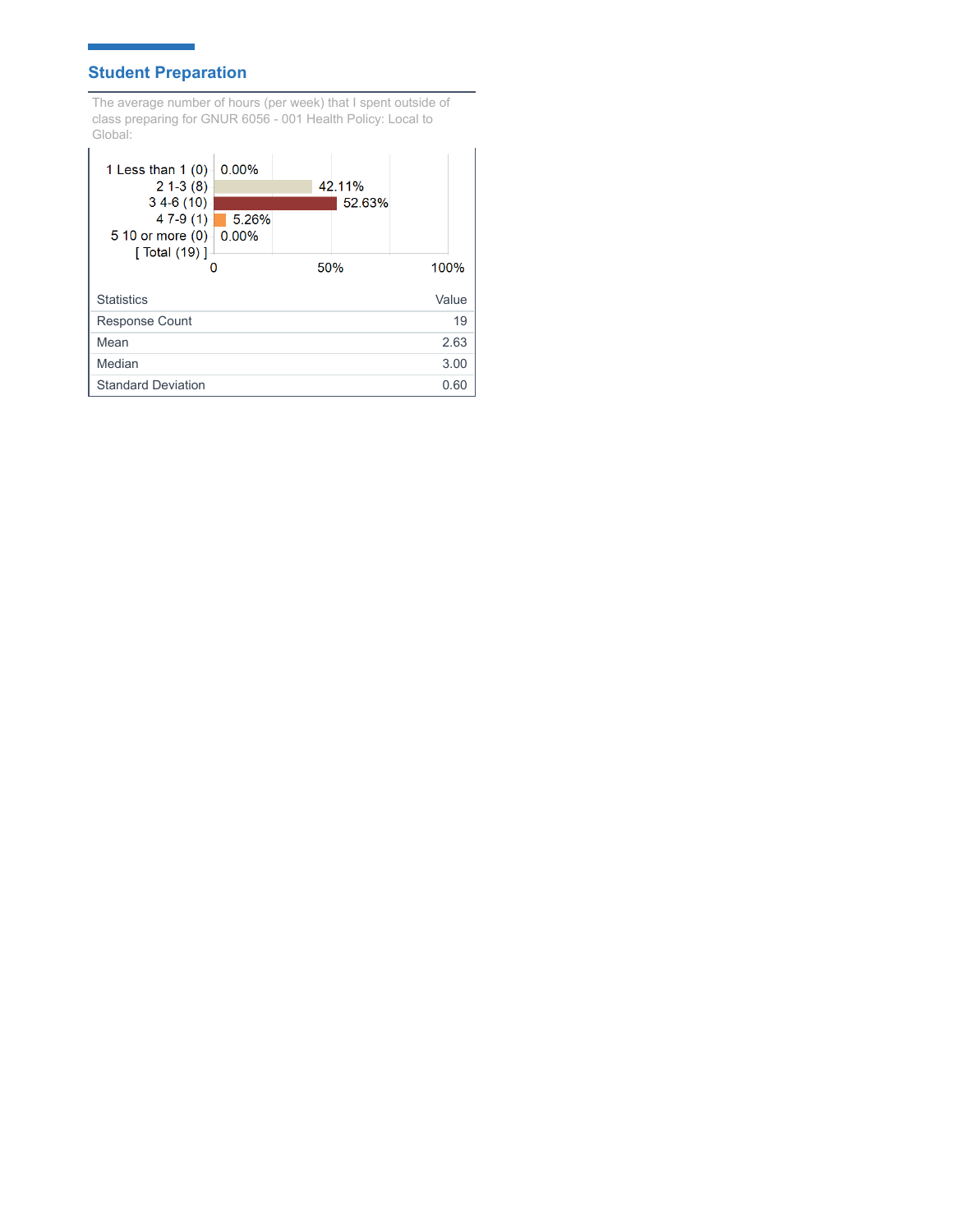## **Course Questions**

п

## *Mean values are displayed below.*

Ĩ.

# *Scale 1 = Strongly Disagree 2 = Disagree 3 = Neutral 4 = Agree 5 = Strongly Agree*

| Question                                                                                                                                                                                                        | Course (GNUR<br>6056 001) |      | Department<br>(NURSD) |      | School (NURS)     |      | Institution<br>(University of<br>Virginia) |        |
|-----------------------------------------------------------------------------------------------------------------------------------------------------------------------------------------------------------------|---------------------------|------|-----------------------|------|-------------------|------|--------------------------------------------|--------|
|                                                                                                                                                                                                                 | Response<br>Count         | Mean | Response<br>Count     | Mean | Response<br>Count | Mean | Response<br>Count                          | Mean ' |
| The course increased my enthusiasm for the topic.                                                                                                                                                               | 19                        | 4.68 | 2105                  | 4.25 | 2118              | 4.24 | 69009                                      | 3.99   |
| Through this course I gained a deeper<br>understanding of the subject matter.                                                                                                                                   | 19                        | 4.74 | 2090                  | 4.49 | 2103              | 4.49 | 68596                                      | 4.35   |
| I had access to the course materials I needed to<br>learn, including access to required textbooks,<br>course readings, technology tools, and other<br>materials required for class assignments and<br>projects. | 19                        | 4.74 | 2103                  | 4.61 | 2116              | 4.61 | 68977                                      | 4.53   |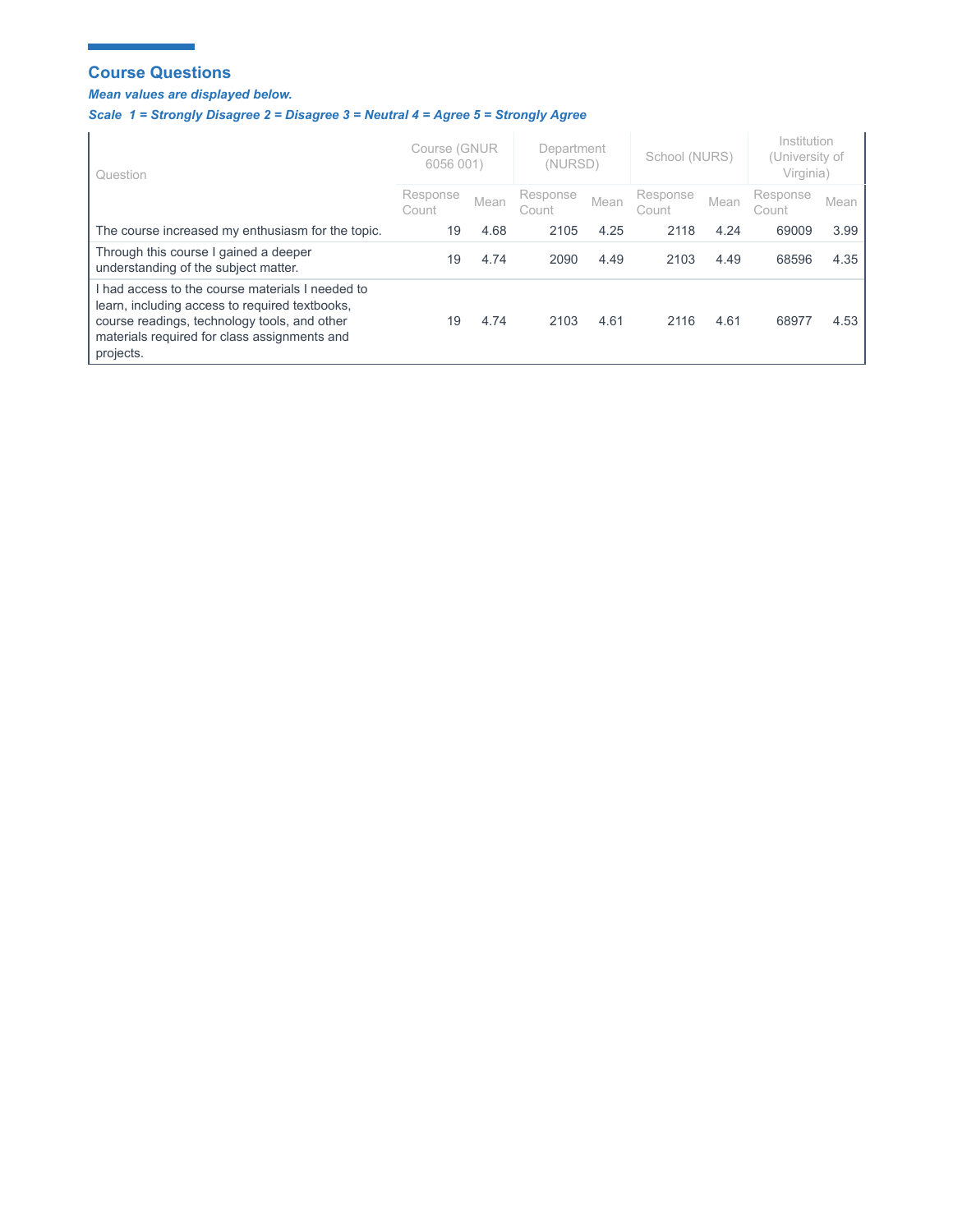1. The course increased my enthusiasm for the topic.



2. Through this course I gained a deeper understanding of the subject matter.



3. I had access to the course materials I needed to learn, including access to required textbooks, course readings, technology tools, and other materials required for class assignments and projects.

| Strongly Disagree (0.00%)<br>Disagree $(0.00\%)$<br>Neutral (0.00%)<br>Agree (26.32%)<br>Strongly Agree (73.68%)<br>$\lceil$ Total (19) $\rceil$<br>O |       | 50%   | 100%       |
|-------------------------------------------------------------------------------------------------------------------------------------------------------|-------|-------|------------|
| Options                                                                                                                                               | Score | Count | Percentage |
| <b>Strongly Disagree</b>                                                                                                                              | 1     | 0     | $0.00\%$   |
| Disagree                                                                                                                                              | 2     | 0     | $0.00\%$   |
| Neutral                                                                                                                                               | 3     | O     | $0.00\%$   |
| Agree                                                                                                                                                 | 4     | 5     | 26.32%     |
| <b>Strongly Agree</b>                                                                                                                                 | 5     | 14    | 73.68%     |
| <b>Statistics</b>                                                                                                                                     |       |       | Value      |
| Mean                                                                                                                                                  |       |       | 4.74       |
| Median                                                                                                                                                |       |       | 5.00       |
| <b>Standard Deviation</b>                                                                                                                             |       |       | 0.45       |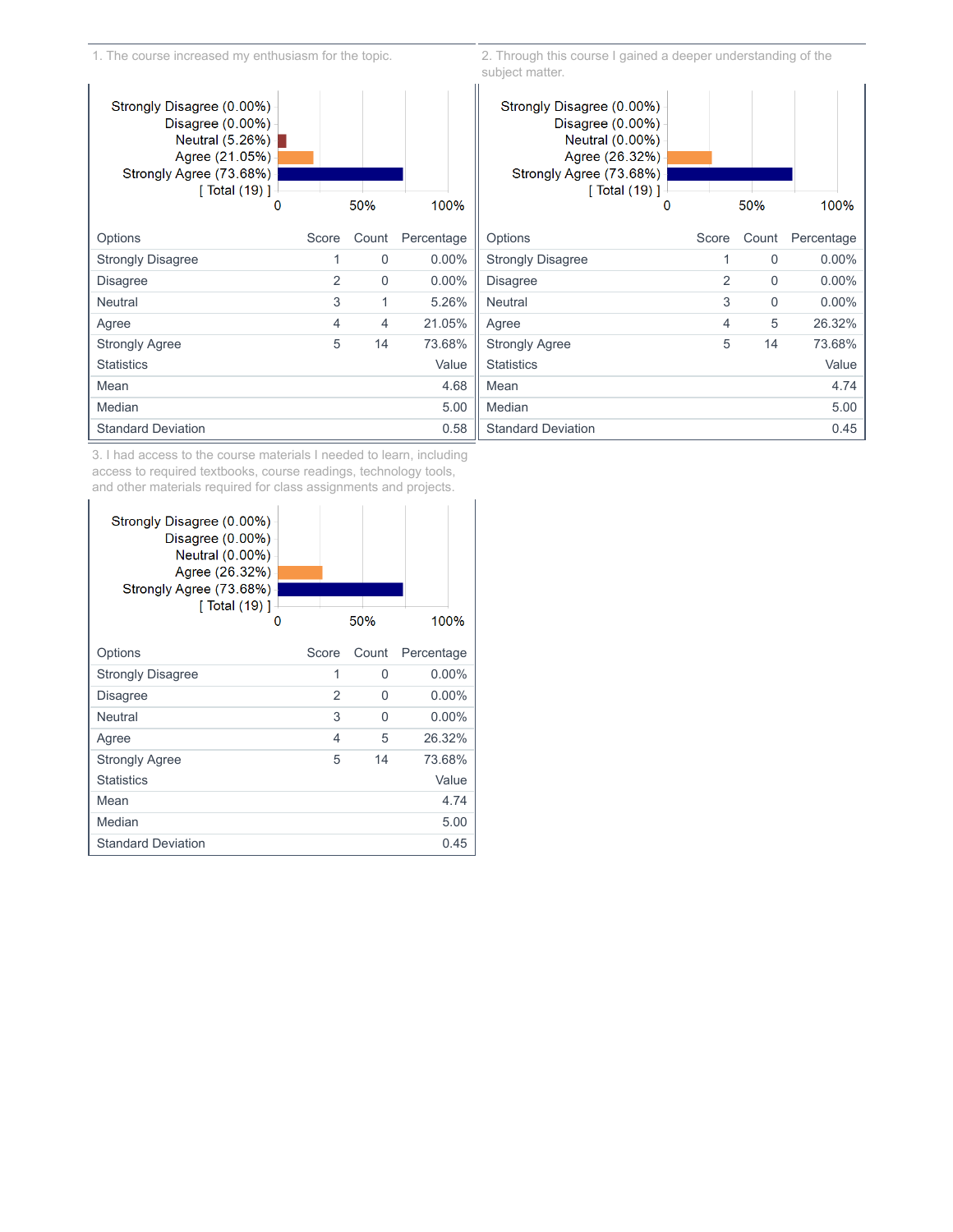1. The course increased my enthusiasm for the topic.



2. Through this course I gained a deeper understanding of the subject matter.



3. I had access to the course materials I needed to learn, including access to required textbooks, course readings, technology tools, and other materials required for class assignments and projects.



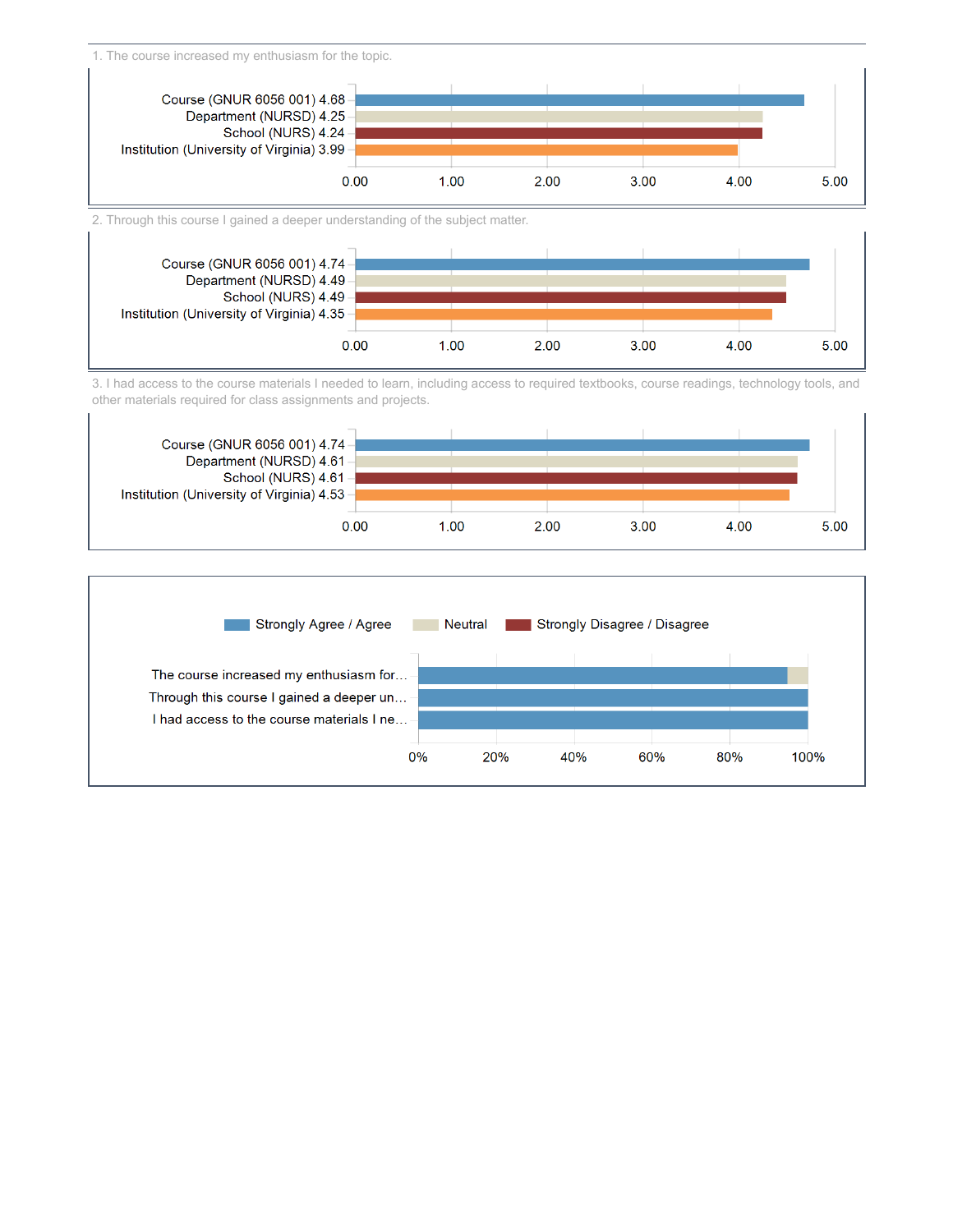# **Learning Activities**

r.

*Mean values are displayed below.* 

÷.

*Scale: 1 = Not at All 2 = A Little 3 = A Moderate Amount 4 = A Lot*

# **Learning Activities - To what extent did the following learning activities contribute to your learning?**

| Question                          | Course (GNUR<br>6056 001) |            | Department<br>(NURSD) |      | School (NURS)     |      | Institution<br>(University of<br>Virginia) |      |
|-----------------------------------|---------------------------|------------|-----------------------|------|-------------------|------|--------------------------------------------|------|
|                                   | Response<br>Count         | Mean       | Response<br>Count     | Mean | Response<br>Count | Mean | Response<br>Count                          | Mean |
| Real-time lecture                 | $\mathbf 0$               | <b>NRP</b> | 1704                  | 3.45 | 1715              | 3.45 | 53326                                      | 3.34 |
| Recorded lectures                 | 10                        | 2.70       | 1329                  | 3.27 | 1335              | 3.26 | 42213                                      | 3.19 |
| Recorded video demonstrations     | 8                         | 2.75       | 872                   | 3.22 | 880               | 3.22 | 27263                                      | 3.00 |
| Hands-on activities               | 9                         | 3.67       | 1290                  | 3.42 | 1294              | 3.42 | 38060                                      | 3.19 |
| Real-time, whole-class discussion | 3                         | 3.67       | 1613                  | 3.26 | 1624              | 3.26 | 47439                                      | 3.11 |
| Real-time small-group discussion  | 1                         | 3.00       | 1356                  | 3.21 | 1368              | 3.21 | 47257                                      | 3.12 |
| Online discussion boards          | 19                        | 3.63       | 556                   | 2.68 | 563               | 2.68 | 30519                                      | 2.69 |
| Office hours                      | 7                         | 2.71       | 826                   | 2.86 | 829               | 2.85 | 41531                                      | 2.78 |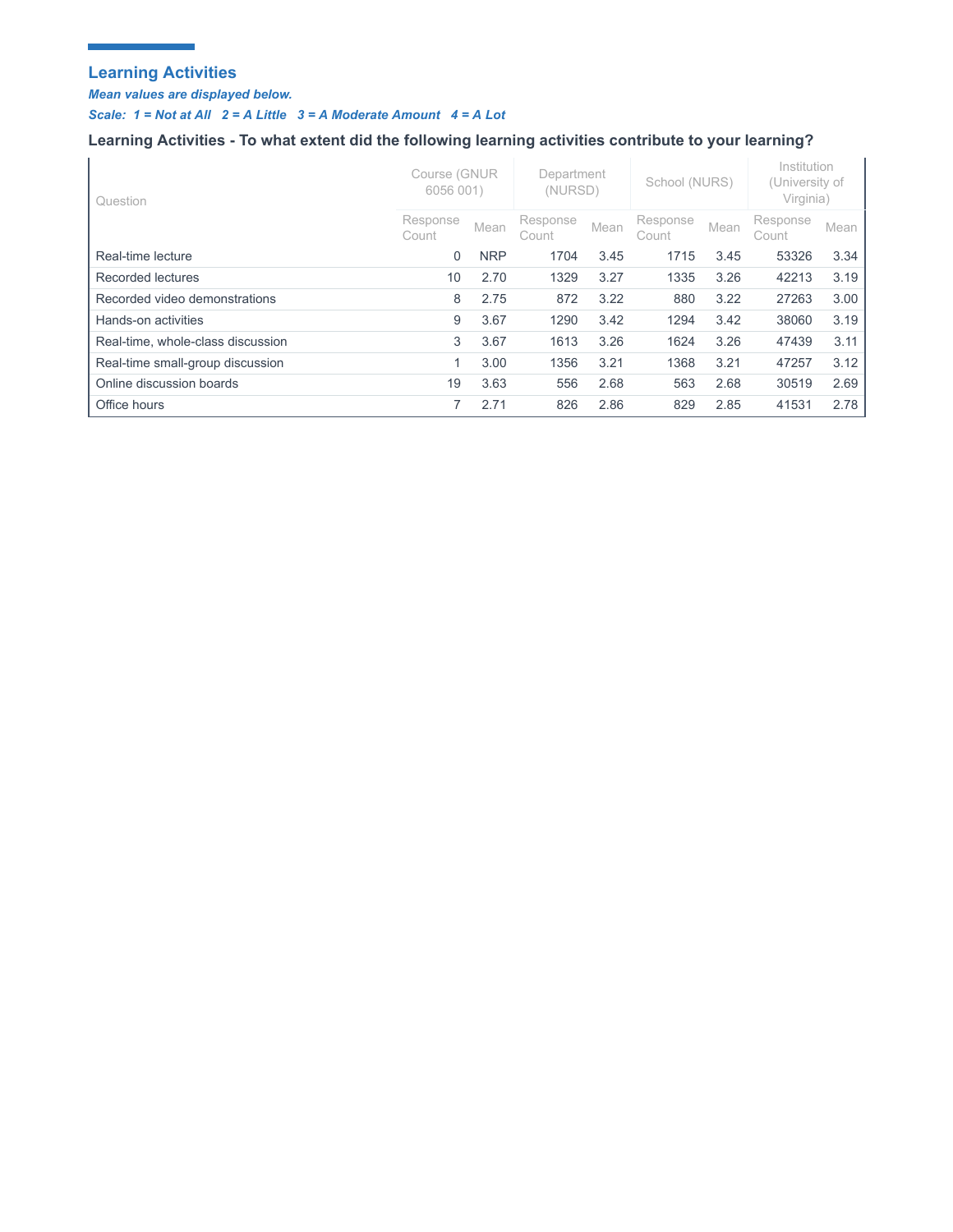# **Learning Activities - To what extent did the following learning activities contribute to your learning?**

| 1. Real-time lecture                                                                                                                                   |                |                         |                      | 2. Recorded lectures                                                                                                                           |                |                      |                        |
|--------------------------------------------------------------------------------------------------------------------------------------------------------|----------------|-------------------------|----------------------|------------------------------------------------------------------------------------------------------------------------------------------------|----------------|----------------------|------------------------|
| A Lot (0.00%)<br>A Moderate Amount (0.00%)<br>A Little (0.00%)<br>Not At All (0.00%)<br>[ $Total (0)$ ]                                                |                |                         |                      | A Lot (20.00%)<br>A Moderate Amount (30.00%)<br>A Little (50.00%)<br>Not At All (0.00%)<br>[ Total (10) ]                                      |                |                      |                        |
| 0                                                                                                                                                      |                | 50%                     | 100%                 |                                                                                                                                                | $\Omega$       | 50%                  | 100%                   |
| Options                                                                                                                                                | Score          | Count                   | Percentage           | Options                                                                                                                                        | Score          | Count                | Percentage             |
| A Lot                                                                                                                                                  | 4              | $\mathbf 0$             | $0.00\%$             | A Lot                                                                                                                                          | $\overline{4}$ | 2                    | 20.00%                 |
| A Moderate Amount                                                                                                                                      | 3              | $\mathbf 0$             | 0.00%                | A Moderate Amount                                                                                                                              | 3              | 3                    | 30.00%                 |
| A Little                                                                                                                                               | 2              | $\mathbf 0$             | 0.00%                | A Little                                                                                                                                       | 2              | 5                    | 50.00%                 |
| Not At All                                                                                                                                             | 1              | $\overline{0}$          | 0.00%                | Not At All                                                                                                                                     | 1              | $\mathbf 0$          | $0.00\%$               |
| <b>Statistics</b>                                                                                                                                      |                |                         | Value                | <b>Statistics</b>                                                                                                                              |                |                      | Value                  |
| Mean                                                                                                                                                   |                |                         | <b>NRP</b>           | Mean                                                                                                                                           |                |                      | 2.70                   |
| Median                                                                                                                                                 |                |                         | <b>NRP</b>           | Median                                                                                                                                         |                |                      | 2.50                   |
| <b>Standard Deviation</b>                                                                                                                              |                |                         | <b>NRP</b>           | <b>Standard Deviation</b>                                                                                                                      |                |                      | 0.82                   |
| 3. Recorded video demonstrations                                                                                                                       |                |                         |                      | 4. Hands-on activities                                                                                                                         |                |                      |                        |
| A Lot (25.00%)<br>A Moderate Amount (25.00%)<br>A Little (50.00%)<br>Not At All (0.00%)<br>[ Total (8) ]                                               |                |                         |                      | A Lot (66.67%)<br>A Moderate Amount (33.33%)<br>A Little (0.00%)<br>Not At All (0.00%)<br>[ Total (9) ]                                        |                |                      |                        |
| 0                                                                                                                                                      |                | 50%                     | 100%                 |                                                                                                                                                | $\mathbf 0$    | 50%                  | 100%                   |
| Options                                                                                                                                                | Score          | Count                   | Percentage           | Options                                                                                                                                        | Score          | Count                | Percentage             |
| A Lot                                                                                                                                                  | 4              | $\overline{2}$          | 25.00%               | A Lot                                                                                                                                          | $\overline{4}$ | 6                    | 66.67%                 |
| A Moderate Amount                                                                                                                                      | 3              | $\overline{2}$          | 25.00%               | A Moderate Amount                                                                                                                              | 3              | 3                    | 33.33%                 |
| A Little                                                                                                                                               | $\overline{2}$ | 4                       | 50.00%               | A Little                                                                                                                                       | $\overline{2}$ | 0                    | 0.00%                  |
| Not At All                                                                                                                                             | 1              | $\overline{0}$          | $0.00\%$             | Not At All                                                                                                                                     | 1              | $\mathbf 0$          | $0.00\%$               |
| <b>Statistics</b>                                                                                                                                      |                |                         | Value                | <b>Statistics</b>                                                                                                                              |                |                      | Value                  |
| Mean                                                                                                                                                   |                |                         | 2.75                 | Mean                                                                                                                                           |                |                      | 3.67                   |
| Median                                                                                                                                                 |                |                         | 2.50                 | Median                                                                                                                                         |                |                      | 4.00                   |
| <b>Standard Deviation</b>                                                                                                                              |                |                         | 0.89                 | <b>Standard Deviation</b>                                                                                                                      |                |                      | 0.50                   |
| 5. Real-time, whole-class discussion<br>A Lot (66.67%)<br>A Moderate Amount (33.33%)<br>A Little (0.00%)<br>Not At All (0.00%)<br>[ $Total (3)$ ]<br>0 |                | 50%                     | 100%                 | 6. Real-time small-group discussion<br>A Lot (0.00%)<br>A Moderate Amount (100.00%)<br>A Little (0.00%)<br>Not At All (0.00%)<br>[ Total (1) ] | 0              | 50%                  | 100%                   |
|                                                                                                                                                        |                |                         |                      |                                                                                                                                                |                |                      |                        |
| Options<br>A Lot                                                                                                                                       | Score<br>4     | Count<br>$\overline{2}$ | Percentage<br>66.67% | Options<br>A Lot                                                                                                                               | Score<br>4     | Count<br>$\mathsf 0$ | Percentage<br>$0.00\%$ |
| A Moderate Amount                                                                                                                                      | 3              | 1                       | 33.33%               | A Moderate Amount                                                                                                                              | 3              | 1                    | 100.00%                |
| A Little                                                                                                                                               | $\overline{2}$ | $\mathbf 0$             | $0.00\%$             | A Little                                                                                                                                       | 2              | $\mathbf 0$          | $0.00\%$               |
| Not At All                                                                                                                                             | $\mathbf{1}$   | $\mathbf 0$             | 0.00%                | Not At All                                                                                                                                     | 1              | $\mathsf{O}\xspace$  | 0.00%                  |
| <b>Statistics</b>                                                                                                                                      |                |                         | Value                | <b>Statistics</b>                                                                                                                              |                |                      | Value                  |
| Mean                                                                                                                                                   |                |                         | 3.67                 | Mean                                                                                                                                           |                |                      | 3.00                   |
| Median                                                                                                                                                 |                |                         | 4.00                 | Median                                                                                                                                         |                |                      | 3.00                   |
|                                                                                                                                                        |                |                         |                      |                                                                                                                                                |                |                      |                        |

Standard Deviation N/A

Standard Deviation 0.58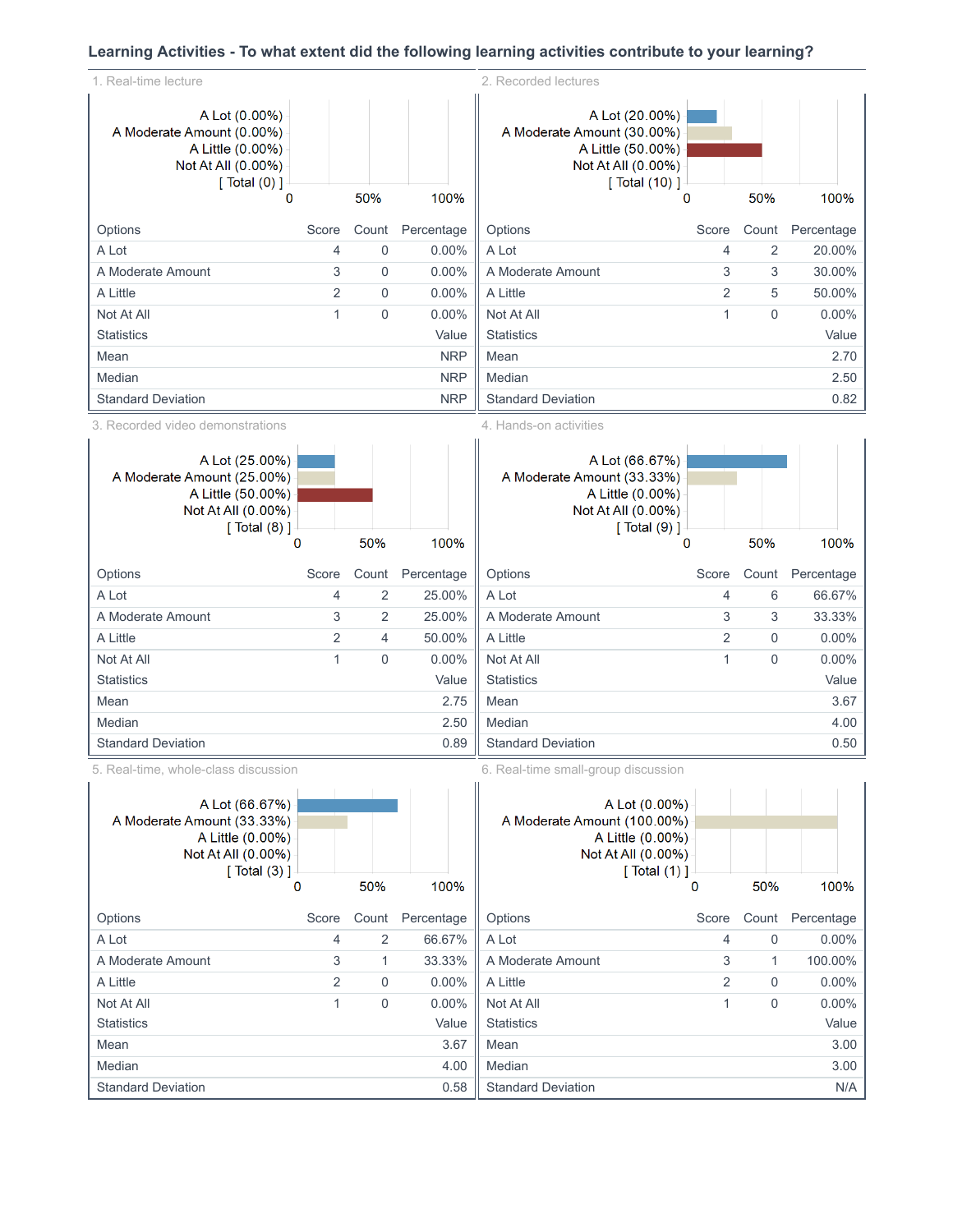8. Office hours

| A Lot (68.42%)<br>A Moderate Amount (26.32%)<br>A Little (5.26%)<br>Not At All $(0.00\%)$<br>$\lceil$ Total (19) $\rceil$ |               |             |            | A Lot (42.86%)<br>A Moderate Amount (14.29%)<br>A Little (14.29%) -<br>Not At All (28.57%)<br>[ Total $(7)$ ] |                |                |            |
|---------------------------------------------------------------------------------------------------------------------------|---------------|-------------|------------|---------------------------------------------------------------------------------------------------------------|----------------|----------------|------------|
|                                                                                                                           | 0             | 50%         | 100%       |                                                                                                               | 0              | 50%            | 100%       |
| Options                                                                                                                   | Score         | Count       | Percentage | Options                                                                                                       | Score          | Count          | Percentage |
| A Lot                                                                                                                     | 4             | 13          | 68.42%     | A Lot                                                                                                         | 4              | 3              | 42.86%     |
| A Moderate Amount                                                                                                         | 3             | 5           | 26.32%     | A Moderate Amount                                                                                             | 3              | 1              | 14.29%     |
| A Little                                                                                                                  | $\mathcal{P}$ | 1           | 5.26%      | A Little                                                                                                      | $\overline{2}$ | 1              | 14.29%     |
| Not At All                                                                                                                |               | $\mathbf 0$ | $0.00\%$   | Not At All                                                                                                    | 1              | $\overline{2}$ | 28.57%     |
| <b>Statistics</b>                                                                                                         |               |             | Value      | <b>Statistics</b>                                                                                             |                |                | Value      |
| Mean                                                                                                                      |               |             | 3.63       | Mean                                                                                                          |                |                | 2.71       |
| Median                                                                                                                    |               |             | 4.00       | Median                                                                                                        |                |                | 3.00       |
| <b>Standard Deviation</b>                                                                                                 |               |             | 0.60       | <b>Standard Deviation</b>                                                                                     |                |                | 1.38       |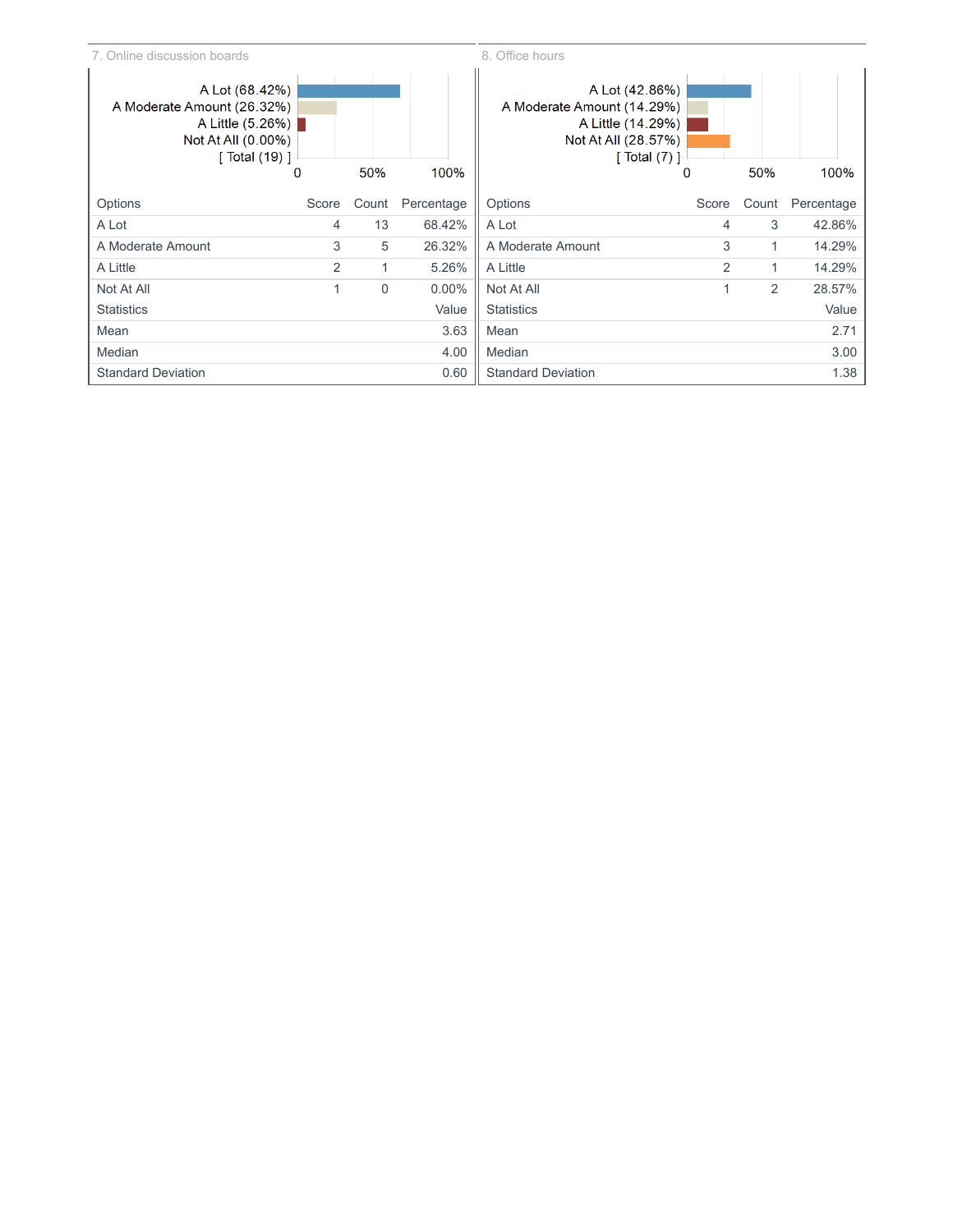## **Learning Activities - To what extent did the following learning activities contribute to your learning?**



 $1.00$ 

 $0.00$ 

Institution (University of Virginia) 3.12

2.00

4.00

 $3.00$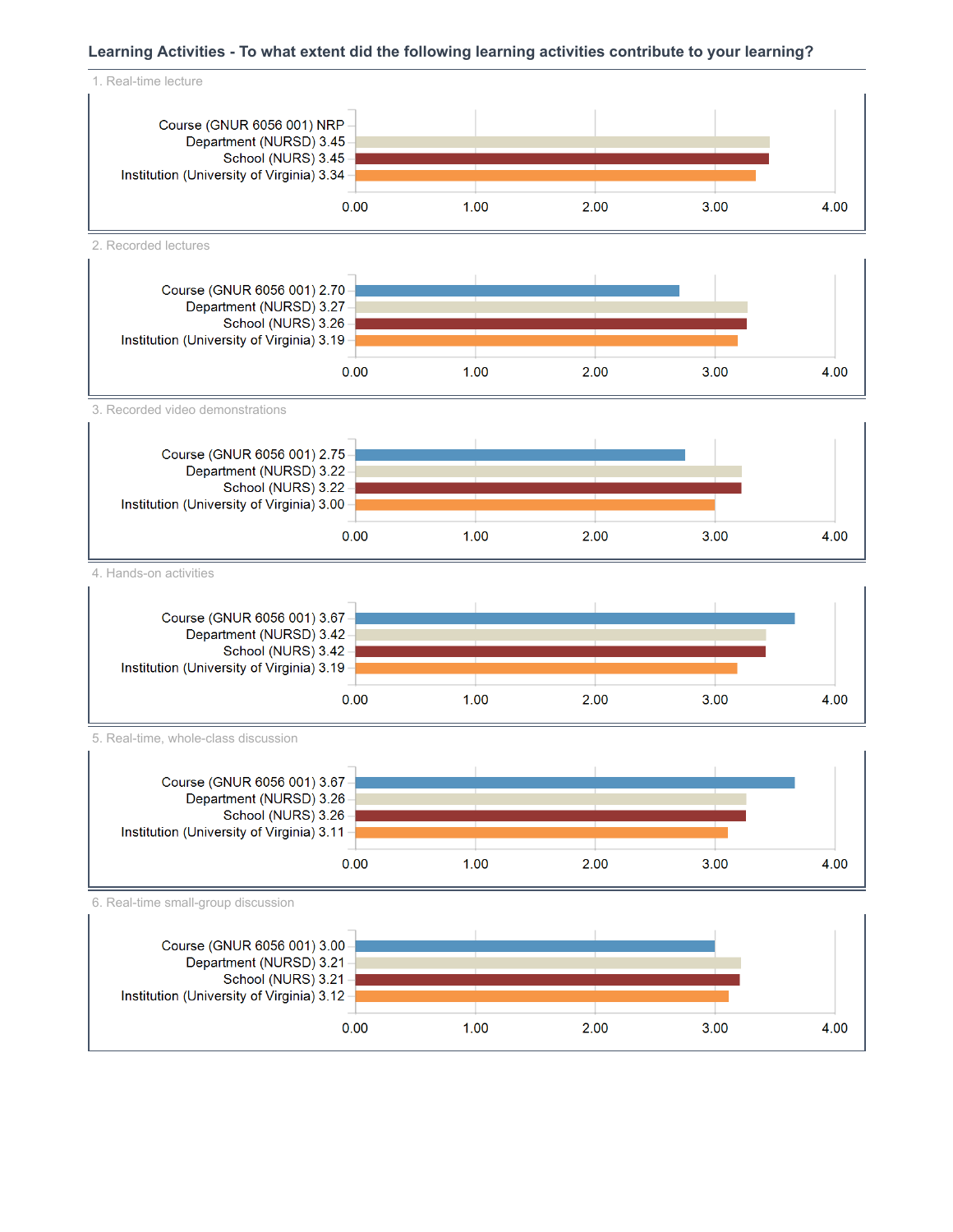

## **Learning Activities - To what extent did the following learning activities contribute to your learning?**

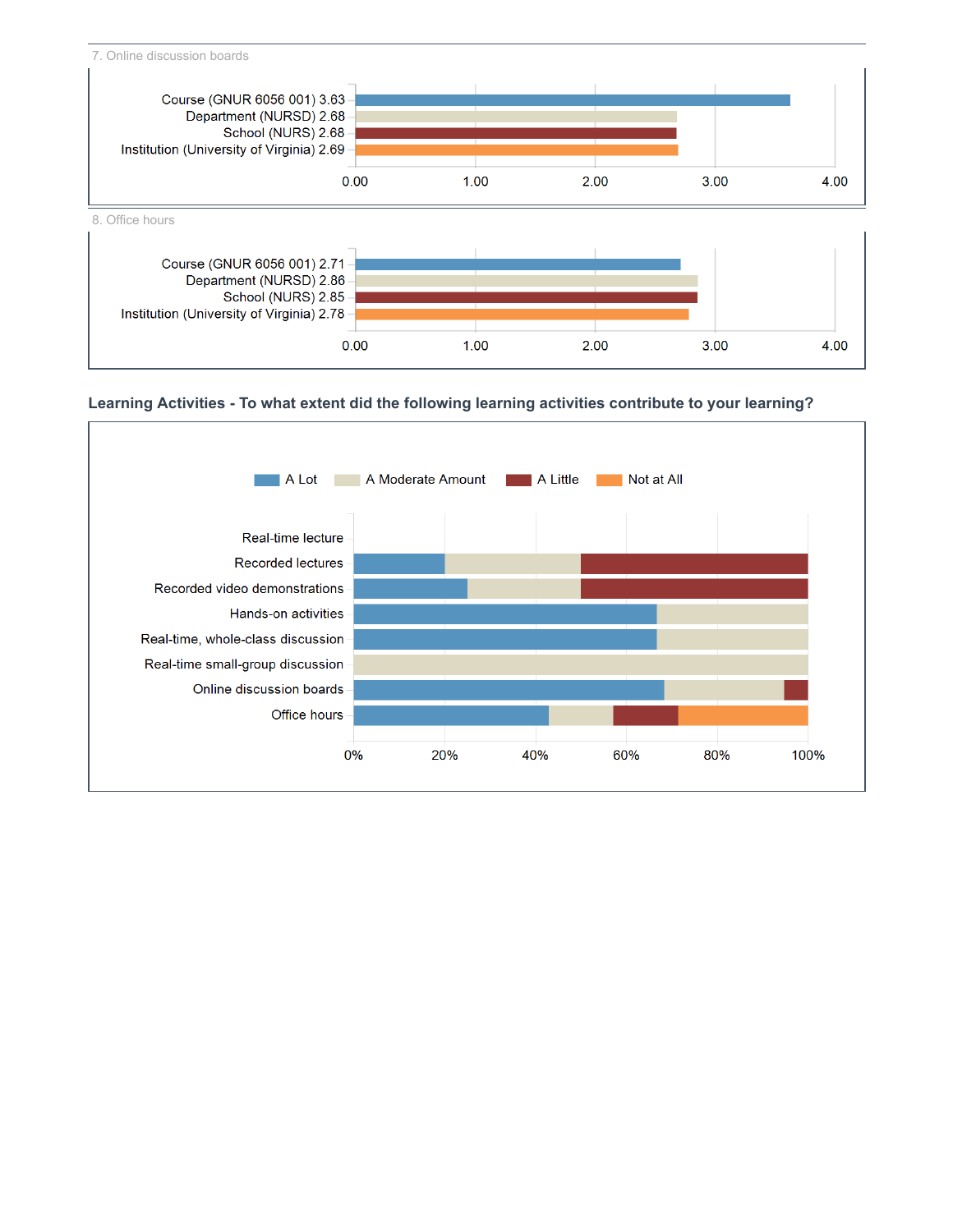## **Please tell us briefly how any of the above learning activities (or other activities not included above) contributed to your learning in this course.**

Comments

Online discussions assisted in my understanding of the topics presented.

I found the opportunity to write a policy brief and take a quiz on our own personal political biases were incredibly eye–opening.

The professor did a good job keeping our discussion board on–topic and the discussion flowing.

I found the assignments to be especially helpful, especially the cup of civility reflection, policy brief, and federal health policy teaching tool.

The weekly assignments and readings were extremely helpful. They applied to current real world situations, and were very engaging

I loved the recorded videos. I felt she put a lot of useful information in a short amount of time.

Very impressed with how engaged the class was in the discussion boards.

The discussion posts allowed me to ponder and analyze how I can translate what I am learning to apply in my own personal life. I learned a lot from my peers because Dr. Aquaviva created a safe space for us to share our true sentiments without fear of being chastised or ridiculed for having different beliefs.

The openness of discussion forums lead the the way for easy learning. Activities were fun and challenging and fostered learning

Hands on projects were very helpful in helping me learn. It was especially helpful because I could choose the format I wanted to do.

The whole–class online discussion board was really overwhelming. I liked the basic idea, but I might suggest splitting it into smaller groups (say, 4–6 people) so the conversation is easier to follow and engage with. Picking through 50 new posts and deciding where to respond was daunting!

I loved the assignments that we had to do; they got me involved with the subject matter and felt useful instead of "busy work"

We did not have any in class or real time discussions/lectures. The discussion boards have been great.

I gain a significant amount of knowledge of the material through discussion boards and assignments. I knew nothing about this subject when I started and now I feel prepared for discussions.

The weekly video messages and activities were very helpful to fill in what can often be missed in online discussion formats

Discussion boards were a good way to communicate this semester and add something to the class regarding discussion of policy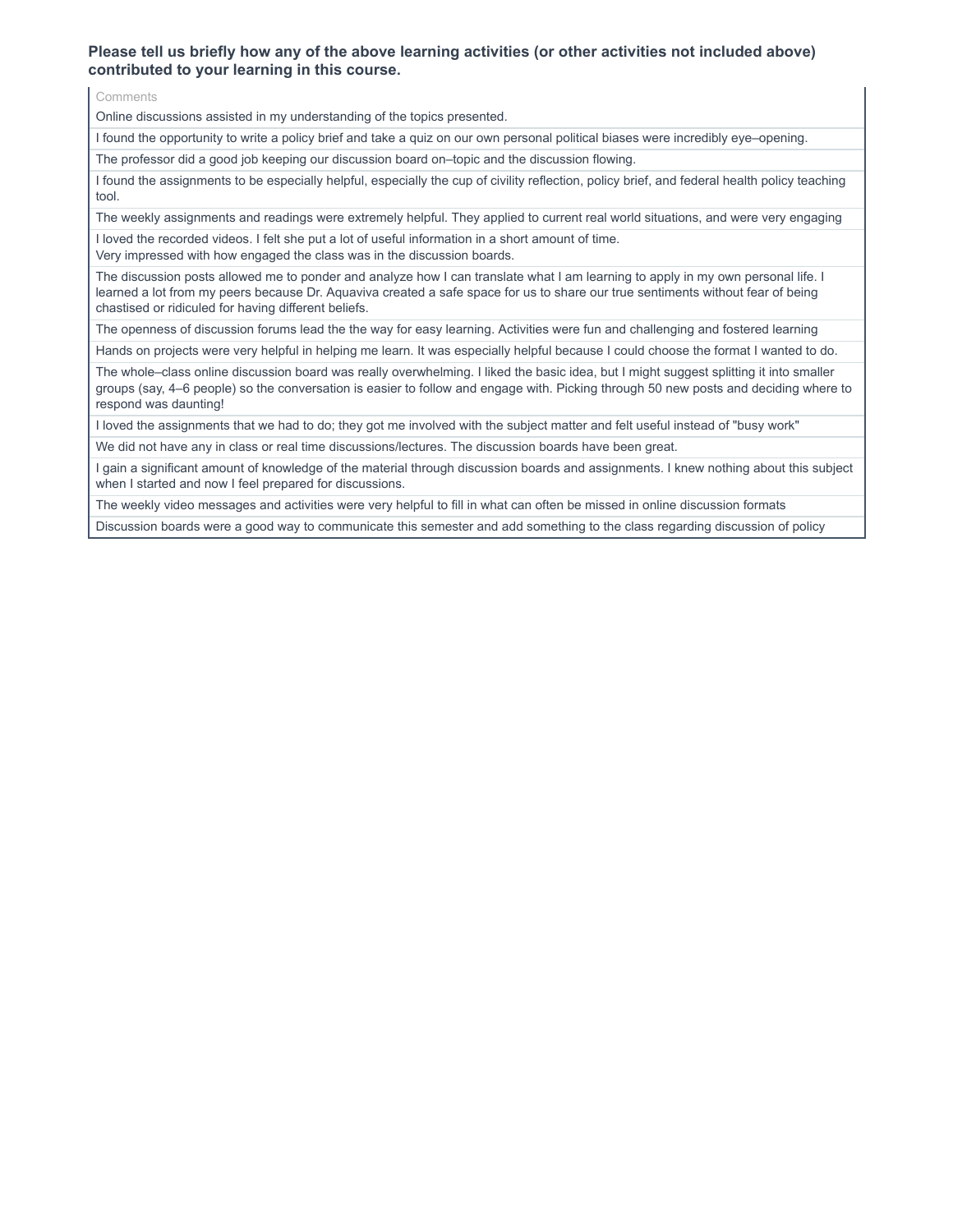## **Course Comments**

### **What would you like the instructor and university administrators to know about your experience in this course?**

Comments

During this difficult time of Covid, Dr. Acquaviva made this class enjoyable and she was very flexible with our schedule.

Kim was an amazingly supportive professor that fostered intellectual and personal growth through the opportunity to reflect on a tumultuous time in the world through welcoming, respectful, inclusive discussions.

This was a wonderful course and I fully appreciate how Kim took the time to ensure this was an engaging course with a welcoming atmosphere. She went above and beyond to ensure students felt respected and acknowledged for what they may be going through during the semester.

The professor did an excellent job tactfully integrating current events into our weekly objectives and discussions.

The course was overall a great experience! However, sometimes the discussion board conversations felt redundant as students would begin to stray away from the discussion topic. That being said, I appreciate how the discussions were set up to try to simulate real life conversations where we could have these genuine, transparent discussions. The course taught me a lot of about health policy and has positively impacted how I handle political discourse and approach difficult conversations.

Gained an unexpected affinity for health policy and how important it is to be informed and involved an any level

Dr. Acquaviva is amazing!!! I thoroughly enjoyed this course. The assignments were very thought–provoking and I feel like they were very educational. I was extremely thankful that we did not have to do a group project for our policy brief. I have heard that in other classes they had to. It was encouraged, but I was thankful it was ultimately our decision. She was very understanding when we had personal issues going on and seemed genuinely supportive. At the beginning of the semester, I was quite stressed and this class was a lovely get–away. It was so nice to learn and think about health policy rather than life's problems– and how often do students say that?

I never in a million years thought that a graduate course would be this enjoyable. I came to this class not really knowing what to expect or what I would gain. Without a doubt, I am blown away by the way this semester turned out. This class is refreshing because it is different. I was given the opportunity to share my raw emotions which includes disgust, excitement, disappointment and fears knowing I will not be judged for it. During these unprecedented times, I needed a safe space and this class provided just that. This class taught me that it is okay to be angry, unsure, happy, dysfunctional and so much more. It taught me that my thoughts and way of viewing things are valid because there are reasons for it. Most importantly, this class taught me to always use my voice no matter the cost. That's powerful and life changing. This class rocks!

Great professor !! Working hard for the success of students

I believe that as an undergrad alumni and now graduate student at UVA, that this was my absolute favorite class I have ever taken at the university. I absolutely loved learning from Kimberly Acquaviva. The projects that we did were very helpful to our learning and I felt they allowed me to use my creativity to thrive and also learn better. Thank you for such an amazing class and semester.

Good course topics. I would have preferred a real–time lecture, or at least more frequent video lectures, to make it a more valuable experience.

The course was excellent. Dr Acquaviva is fantastic. To say she was patient and understanding during this past semester would be an understatement. She went above and beyond to make us feel heard and supported. It was just what I needed.

I enjoyed this course much more than I expected; Professor Acquaviva was a great teacher and really made this experience for me! The class was well–organized and I always knew what I was supposed to do that week, which is very important for online learning. I started out with little to no interest in this subject but left feeling energized.

It really helped me look at my biases and discover good sources to support/challenge my beliefs.

I gain a significant amount of knowledge of the material through discussion boards and assignments. I knew nothing about this subject when I started and now I feel prepared for discussions.

I really enjoyed this course and the engagement of the professor in the discussion boards and feedback on the assignment. I feel this course given the context of our society was a tough one to facilitate and she did an excellent job engaging us and creating a welcoming environment

I really enjoyed the communication and discussion in this course regarding the divide in the country and the opportunity to discuss it. I felt it was important to discuss especially this semester

Dr. Acquaviva supported student success and was adaptable in the delivery of course content through the online platform.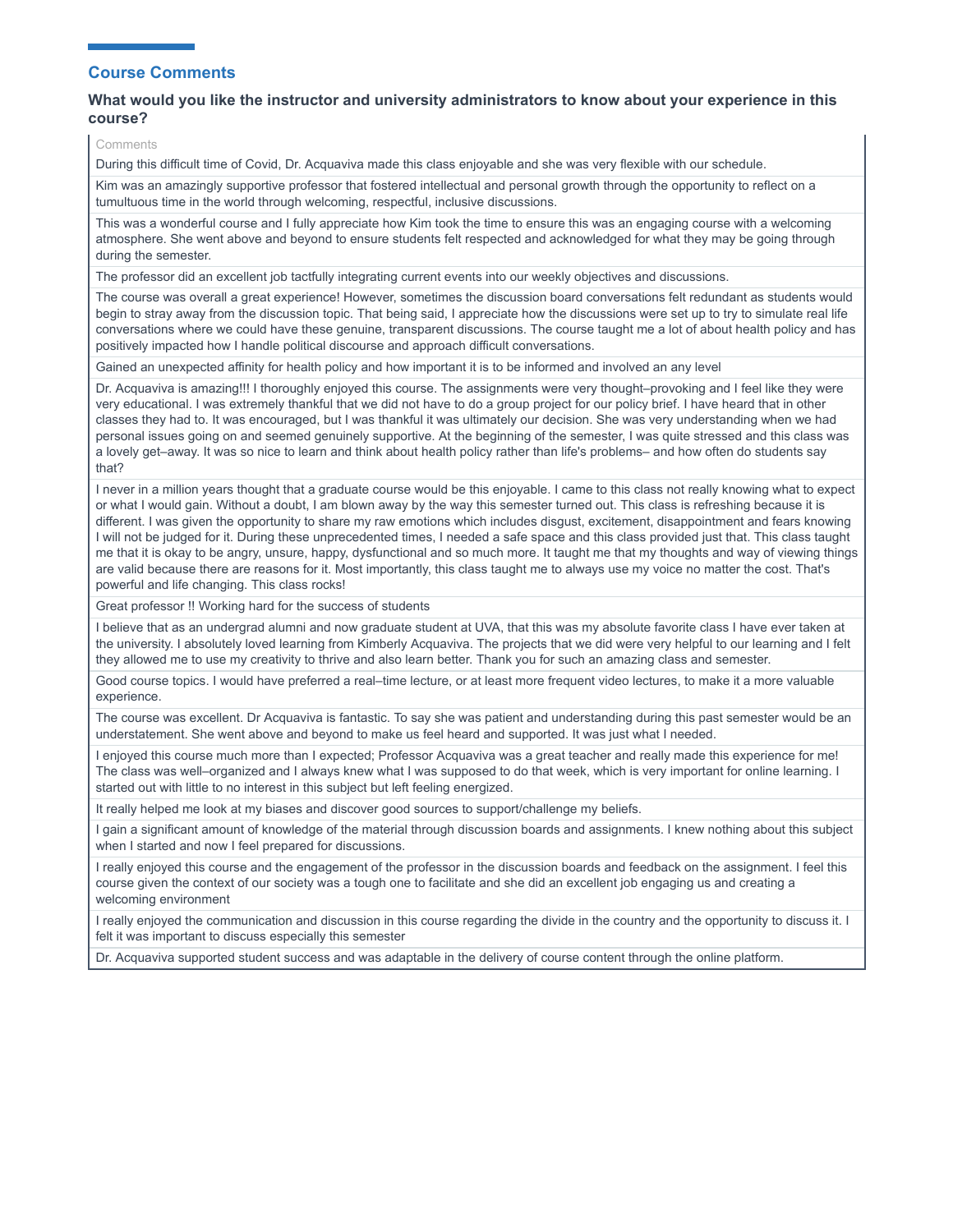## **Instructor Questions**

×

*Mean values are displayed below.* 

ä,

# *Scale 1 = Strongly Disagree 2 = Disagree 3 = Neutral 4 = Agree 5 = Strongly Agree*

| Question                                                                                                                                  | Instructor Average<br>- this course |      | Instructor<br>Average - all<br>courses (kda8xj<br>Kimberly<br>Acquaviva) |      | Department<br>(NURSD) |      | School (NURS)     |      |
|-------------------------------------------------------------------------------------------------------------------------------------------|-------------------------------------|------|--------------------------------------------------------------------------|------|-----------------------|------|-------------------|------|
|                                                                                                                                           | Response<br>Count                   | Mean | Response<br>Count                                                        | Mean | Response<br>Count     | Mean | Response<br>Count | Mean |
| The instructor clearly communicated the course<br>schedule and expectations for participation (e.g.,<br>readings, discussions).           | 18                                  | 4.89 | 25                                                                       | 4.84 | 2296                  | 4.54 | 2332              | 4.54 |
| The instructor clearly communicated the course<br>learning objectives.                                                                    | 19                                  | 4.95 | 26                                                                       | 4.96 | 2310                  | 4.58 | 2345              | 4.58 |
| The instructor implemented learning activities and<br>assignments that allowed me to demonstrate<br>understanding of the course material. | 19                                  | 4.84 | 26                                                                       | 4.85 | 2304                  | 4.52 | 2339              | 4.52 |
| The instructor provided me prompt and useful<br>feedback on my learning.                                                                  | 18                                  | 4.83 | 25                                                                       | 4.88 | 2312                  | 4.40 | 2347              | 4.39 |
| The instructor provided opportunities for my active<br>participation.                                                                     | 19                                  | 4.79 | 26                                                                       | 4.81 | 2307                  | 4.52 | 2343              | 4.51 |
| The instructor was available to help support my<br>learning.                                                                              | 19                                  | 4.89 | 26                                                                       | 4.88 | 2306                  | 4.60 | 2341              | 4.60 |
| The instructor fostered an environment where I felt<br>valued as an individual and that I belonged in the<br>class.                       | 19                                  | 5.00 | 25                                                                       | 5.00 | 2301                  | 4.58 | 2337              | 4.58 |
| Overall, the instructor was an effective teacher.                                                                                         | 18                                  | 4.89 | 25                                                                       | 4.92 | 2304                  | 4.57 | 2340              | 4.56 |
| The instructor created an environment that<br>respected difference and welcomed diverse<br>perspectives.                                  | 19                                  | 5.00 | 26                                                                       | 4.96 | 2309                  | 4.55 | 2345              | 4.55 |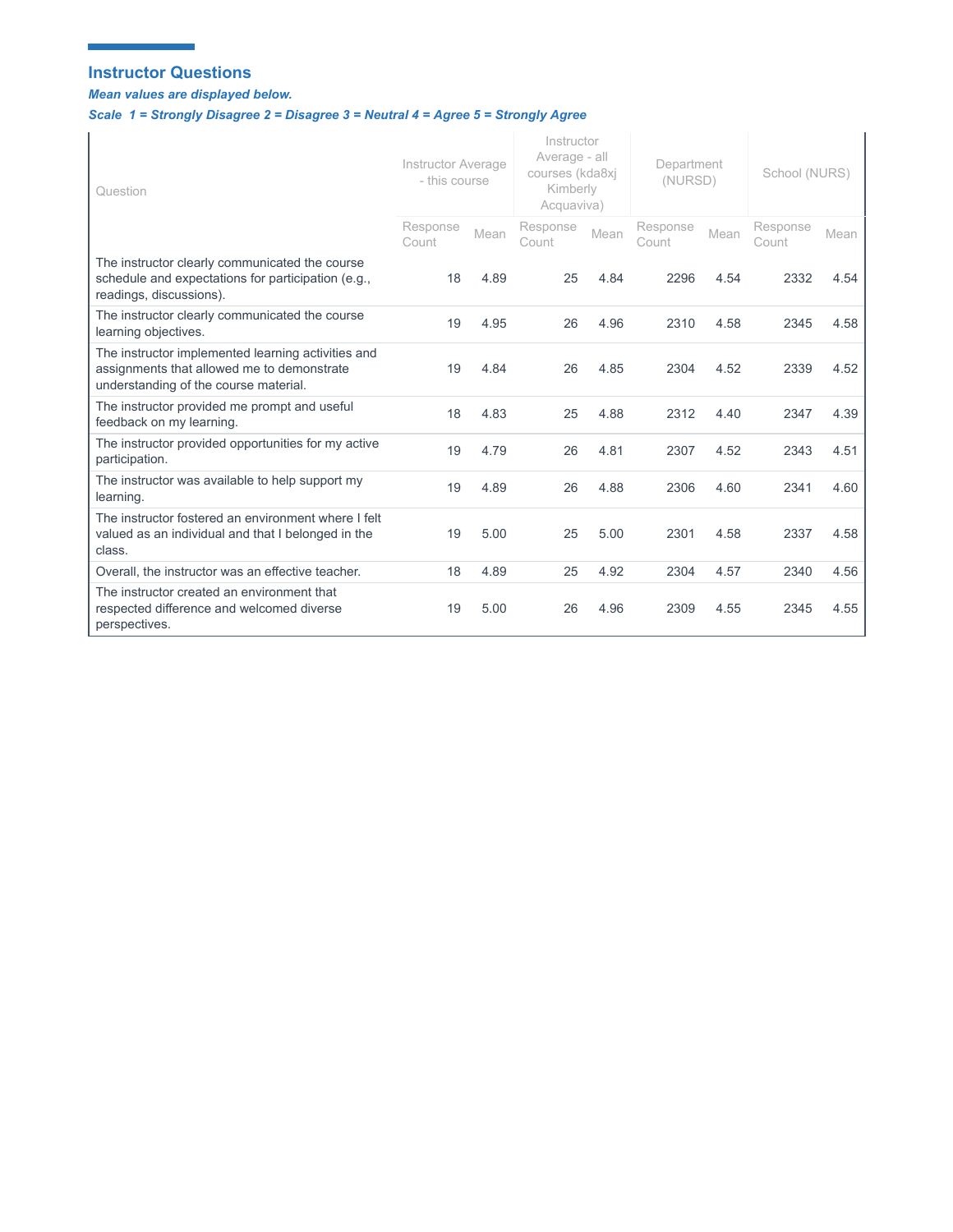1. The instructor clearly communicated the course schedule and expectations for participation (e.g., readings, discussions).



3. The instructor implemented learning activities and assignments that allowed me to demonstrate understanding of the course material.

2. The instructor clearly communicated the course learning objectives.



4. The instructor provided me prompt and useful feedback on my learning.

| Strongly Disagree (0.00%)<br>Disagree $(0.00\%)$<br>Neutral (0.00%)<br>Agree (15.79%)<br>Strongly Agree (84.21%)<br>$\lceil$ Total (19) ] |       |             |            | Strongly Disagree (0.00%)<br>Disagree $(0.00\%)$<br>Neutral $(5.56%)$<br>Agree (5.56%)  <br>Strongly Agree (88.89%)<br>[ Total (18) ]⊹ |       |             |            |
|-------------------------------------------------------------------------------------------------------------------------------------------|-------|-------------|------------|----------------------------------------------------------------------------------------------------------------------------------------|-------|-------------|------------|
| 0                                                                                                                                         |       | 50%         | 100%       | 0                                                                                                                                      |       | 50%         | 100%       |
|                                                                                                                                           |       |             |            |                                                                                                                                        |       |             |            |
| Options                                                                                                                                   | Score | Count       | Percentage | Options                                                                                                                                | Score | Count       | Percentage |
| <b>Strongly Disagree</b>                                                                                                                  |       | $\mathbf 0$ | $0.00\%$   | <b>Strongly Disagree</b>                                                                                                               |       | $\mathbf 0$ | $0.00\%$   |
| <b>Disagree</b>                                                                                                                           | 2     | 0           | $0.00\%$   | Disagree                                                                                                                               | 2     | $\mathbf 0$ | $0.00\%$   |
| Neutral                                                                                                                                   | 3     | $\Omega$    | $0.00\%$   | <b>Neutral</b>                                                                                                                         | 3     | 1           | 5.56%      |
| Agree                                                                                                                                     | 4     | 3           | 15.79%     | Agree                                                                                                                                  | 4     | 1           | 5.56%      |
| <b>Strongly Agree</b>                                                                                                                     | 5     | 16          | 84.21%     | <b>Strongly Agree</b>                                                                                                                  | 5     | 16          | 88.89%     |
|                                                                                                                                           |       |             |            |                                                                                                                                        |       |             |            |
| <b>Statistics</b>                                                                                                                         |       |             | Value      | <b>Statistics</b>                                                                                                                      |       |             | Value      |
| Mean                                                                                                                                      |       |             | 4.84       | Mean                                                                                                                                   |       |             | 4.83       |
| Median                                                                                                                                    |       |             | 5.00       | Median                                                                                                                                 |       |             | 5.00       |
| <b>Standard Deviation</b>                                                                                                                 |       |             | 0.37       | <b>Standard Deviation</b>                                                                                                              |       |             | 0.51       |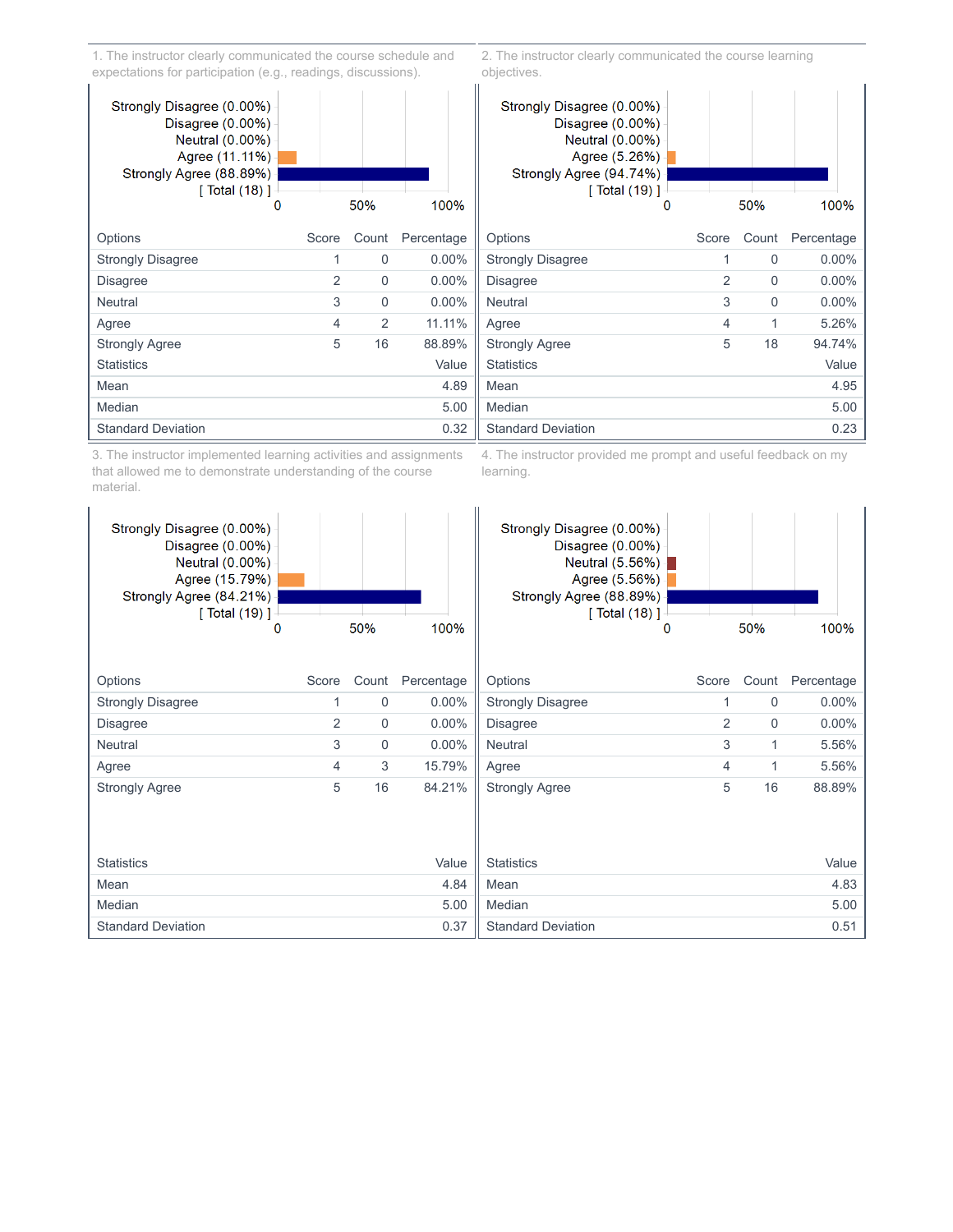5. The instructor provided opportunities for my active participation. 6. The instructor was available to help support my learning.



7. The instructor fostered an environment where I felt valued as an individual and that I belonged in the class. 8. Overall, the instructor was an effective teacher.

| Strongly Disagree (0.00%)<br>Disagree (0.00%)<br>Neutral (0.00%)<br>Agree (0.00%)<br>Strongly Agree (100.00%)<br><b>[ Total (19) ]</b> - |       |             |            | Strongly Disagree (0.00%)<br>Disagree $(0.00\%)$<br>Neutral $(5.56%)$<br>Agree (0.00%)<br>Strongly Agree (94.44%)<br>[ Total (18) ] |       |          |            |
|------------------------------------------------------------------------------------------------------------------------------------------|-------|-------------|------------|-------------------------------------------------------------------------------------------------------------------------------------|-------|----------|------------|
| 0                                                                                                                                        |       | 50%         | 100%       | O                                                                                                                                   |       | 50%      | 100%       |
| Options                                                                                                                                  | Score | Count       | Percentage | Options                                                                                                                             | Score | Count    | Percentage |
| <b>Strongly Disagree</b>                                                                                                                 | 1     | $\mathbf 0$ | $0.00\%$   | <b>Strongly Disagree</b>                                                                                                            |       | $\Omega$ | $0.00\%$   |
| <b>Disagree</b>                                                                                                                          | 2     | $\Omega$    | $0.00\%$   | <b>Disagree</b>                                                                                                                     | 2     | $\Omega$ | $0.00\%$   |
| <b>Neutral</b>                                                                                                                           | 3     | $\Omega$    | $0.00\%$   | <b>Neutral</b>                                                                                                                      | 3     | 1        | 5.56%      |
| Agree                                                                                                                                    | 4     | $\mathbf 0$ | $0.00\%$   | Agree                                                                                                                               | 4     | 0        | $0.00\%$   |
| <b>Strongly Agree</b>                                                                                                                    | 5     | 19          | 100.00%    | <b>Strongly Agree</b>                                                                                                               | 5     | 17       | 94.44%     |
| <b>Statistics</b>                                                                                                                        |       |             | Value      | <b>Statistics</b>                                                                                                                   |       |          | Value      |
| Mean                                                                                                                                     |       |             | 5.00       | Mean                                                                                                                                |       |          | 4.89       |
| Median                                                                                                                                   |       |             | 5.00       | Median                                                                                                                              |       |          | 5.00       |
| <b>Standard Deviation</b>                                                                                                                |       |             | 0.00       | <b>Standard Deviation</b>                                                                                                           |       |          | 0.47       |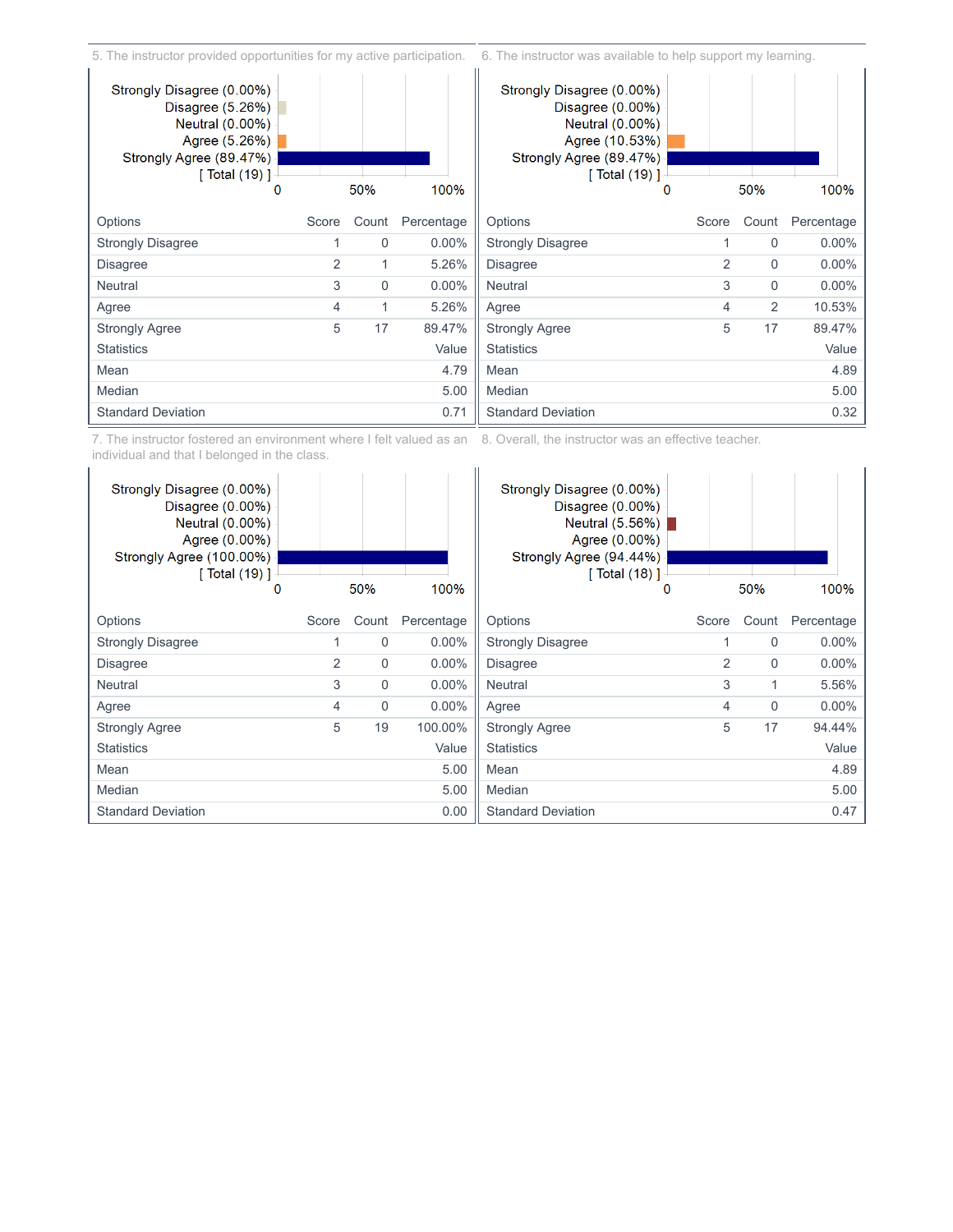9. The instructor created an environment that respected difference and welcomed diverse perspectives.

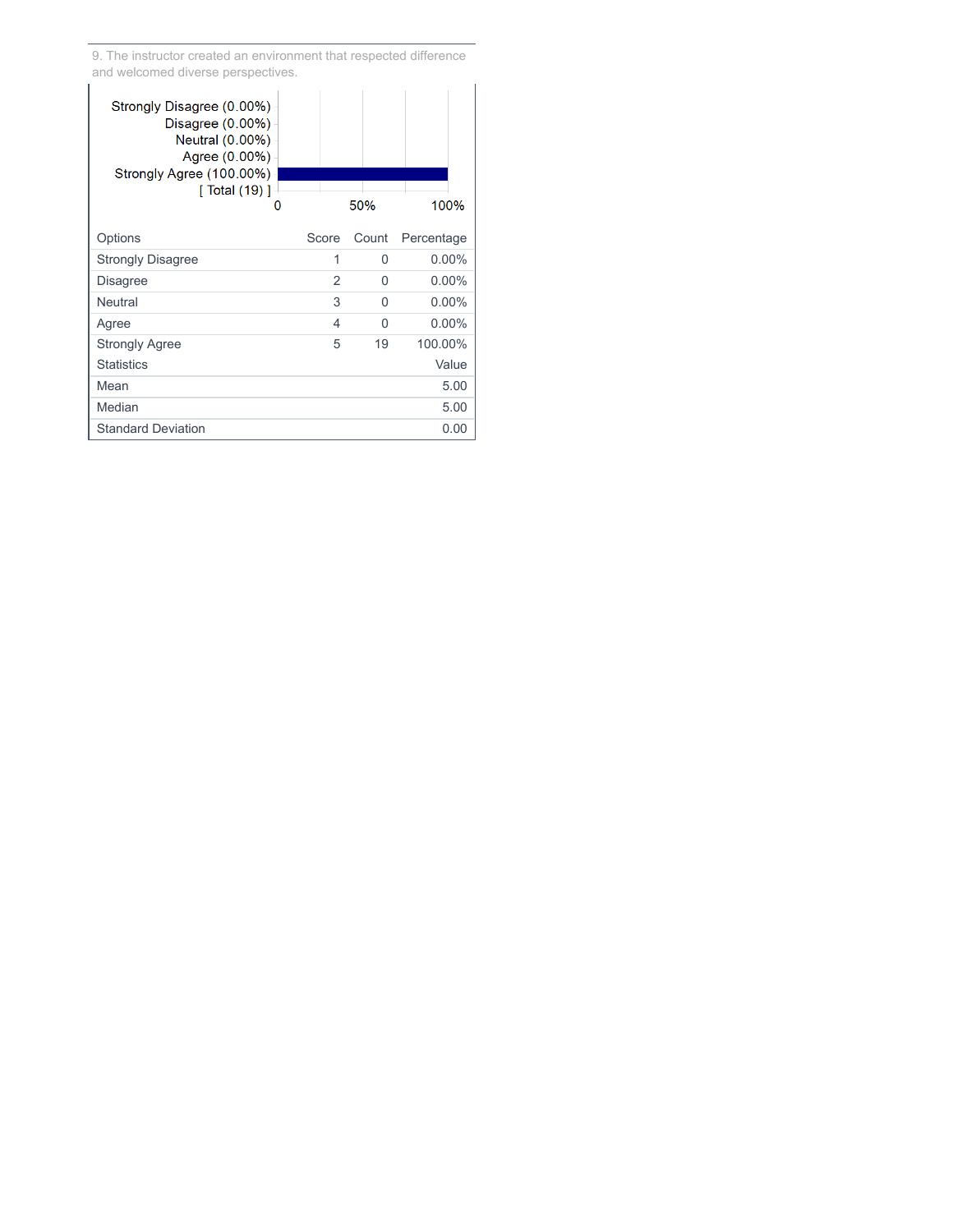1. The instructor clearly communicated the course schedule and expectations for participation (e.g., readings, discussions).



2. The instructor clearly communicated the course learning objectives.



3. The instructor implemented learning activities and assignments that allowed me to demonstrate understanding of the course material.



4. The instructor provided me prompt and useful feedback on my learning.



5. The instructor provided opportunities for my active participation.



6. The instructor was available to help support my learning.

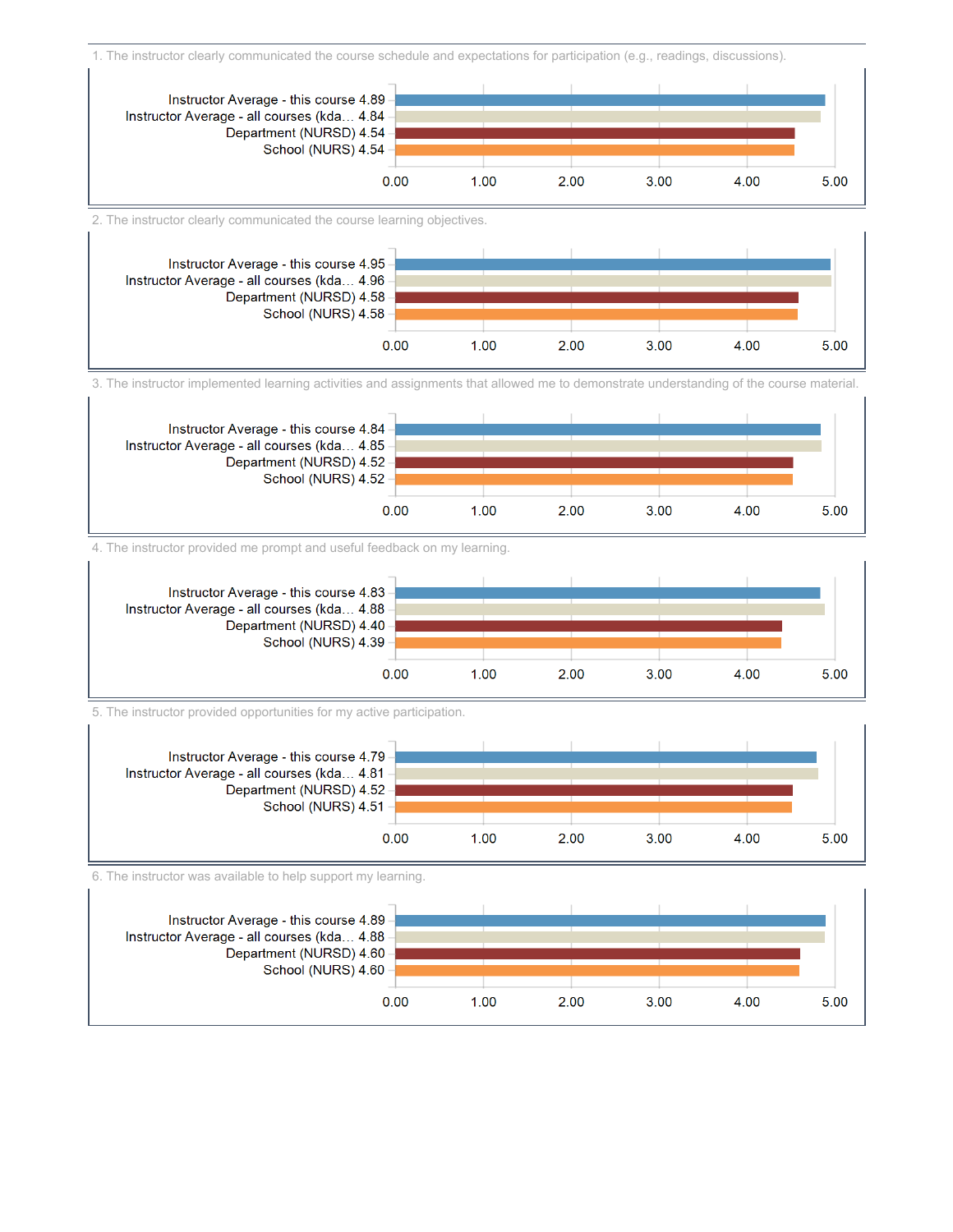7. The instructor fostered an environment where I felt valued as an individual and that I belonged in the class.



8. Overall, the instructor was an effective teacher.



9. The instructor created an environment that respected difference and welcomed diverse perspectives.



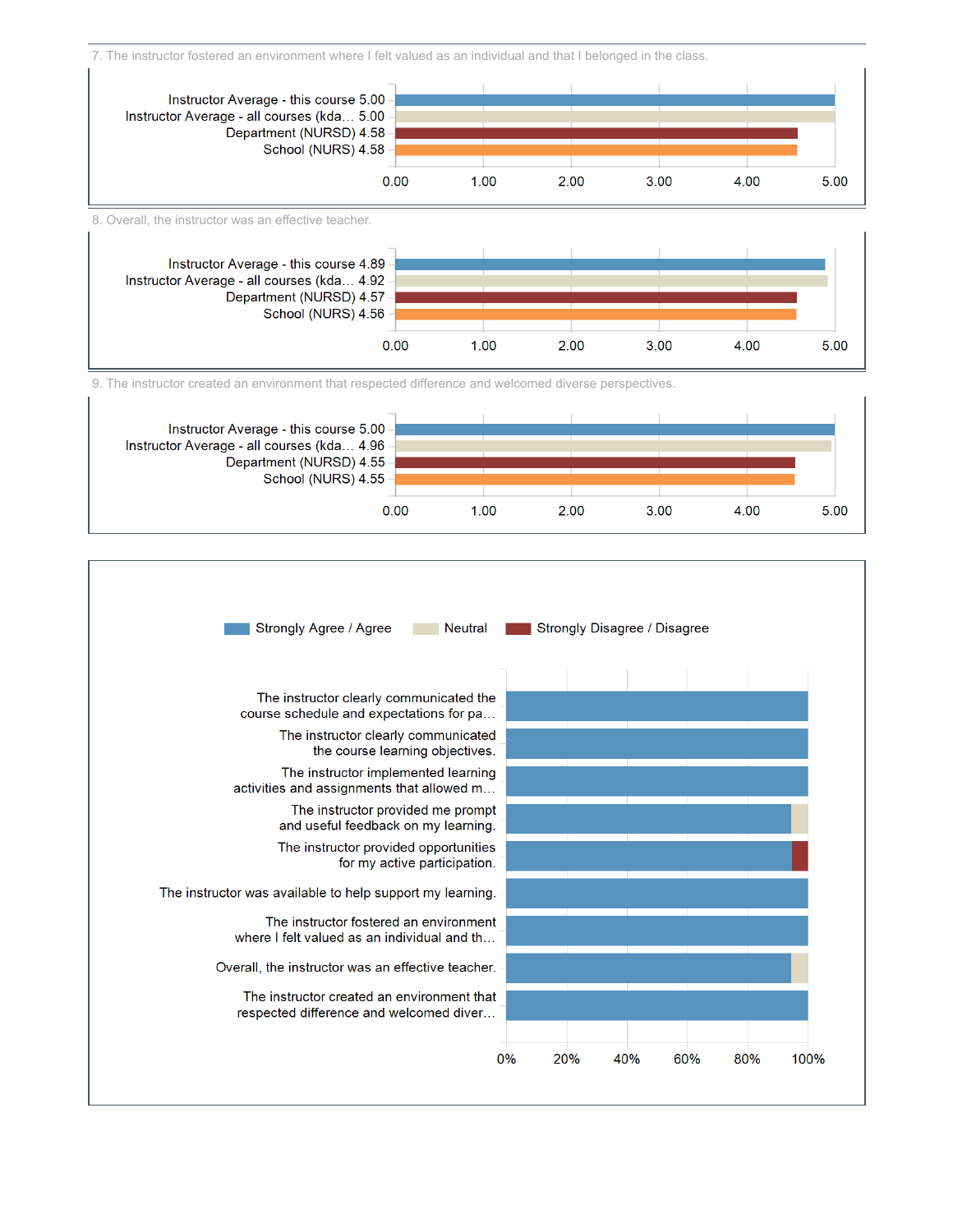## **You selected "AGREE or STRONGLY AGREE" on the previous question: Please give specific examples as to how Kimberly Acquaviva created an environment that respected difference and welcomed diverse perspectives.**

#### Comments

This class was taken during a Presidential election year so there was a lot of political differences noted in the discussions. My views were respected by both Dr. Acquaviva and my fellow classmates and not once did I feel discriminated against because of my political view.

Kim created a discussion forum that was welcoming to individuals from all walks of life and beliefs. She even encouraged individuals to express a variety of opinions and viewpoints to maximize opportunities for discussion and learning.

Kim set up an environment that respects diverse perspectives by explicitly stating that diverse perspectives are welcome, and also by having us discuss the meaning of civil discourse at the beginning of the semester.

In all of her weekly video recordings, she emphasized how every student's individual opinions are welcomed, valued, and heard.

Professor Acquaviva made it clear from the very start that fostering an environment of respect and inclusion is a top priority. In the syllabus, she addresses students from all pillars of diversity. In the first "get to know me" discussion board, she asked everyone for their preferred gender pronouns. In all her videos checking in with the class it was clear she wants everyone to feel respected

Affirming that all are welcome and respected. Role model, creating a welcoming environment for learning.

This was clearly stated several times in the syllabus. I believe she also mentioned it in her video posts.

1. In the discussion posts, she acknowledged that we all come from different walks of life with varying perspectives. She encouraged us to share our views and to never feel intimated or scared to give voice to our viewpoints. She respects the fact that our different experiences shape the way we view our world, and for that she always encouraged us to say how we feel even if it seemed out of the norm or if it was not agreed by all.

2. My personal example is: I made a comment once in a discussion post, one of my classmate didn't understand the message completely so Kim offered an explanation in a different way. I really appreciated her stepping in because she understood what I meant and was able to detail my sentiments in a way that was understood by that student. In that moment, I felt heard, seen and happy that my brow raising comment was valued.

The vidoes and discussion forums fostered learning. Flexible professor and excellent facilitator of learning

She was very clear that the forums were a safe space and I felt that everyone valued others opinions and we were able to safely discuss our views.

She creates a very nonjudgmental environment where everyone feels safe to voice their opinion. Unfortunately, that's rare today as we are constantly being categorized based on our political/moral/ethical views.

Kim created an environment where we felt comfortable talking from either side during this year's election. She recognized and pointed out bias in speech and any wording that could come across as negative or aggressive. She not only did this, but rejoiced that we were different and had different perspectives and backgrounds.

Created assignments that requires us to step outside our comfort zones, to reach out to others with differing opinions. Fostered a healthy environment for discussions.

Dr. Acquaviva was a fantastic instructor. She was available and understanding of personal emergencies and made me feel like a person and not another number. She answered questions promptly and was available for further assistance if needed. The assignments were inventive and not all the same set–up; discussion boards challenged me to work hard to be a meaningful participate of the conversation.

Her video messages consistently addressed our differences and a welcome space for diversity and inclusion. Her responses during discussions continued to demonstrate an openness for diverse perspectives while ensuring those who felt unheard were feeling welcome and speaking up for marginalized groups on a more societal level

Dr Acquaviva actively made an effort to say she accepted all points of view and everyone should be respectful of everyone else. She has been the most accepting professor of my entire schooling, to be honest.

Dr. Acquaviva facilitated constructive respectful class discussions.

She encouraged everyone, regardless of their political view or background to bring their view/thoughts to the discussion. She recognized she has a bias political view but kept herself open to other views.